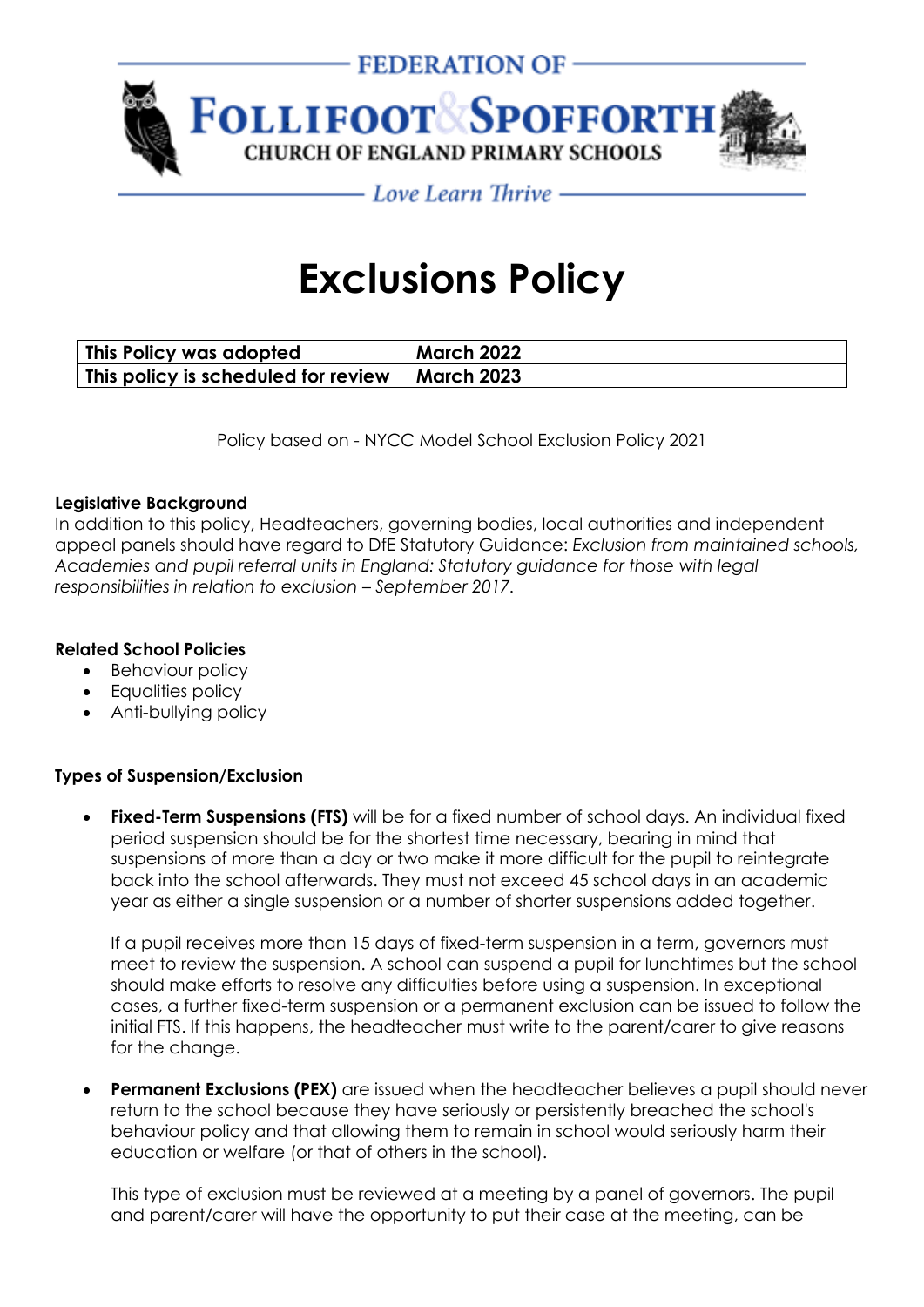represented by someone who can speak on their behalf and can be supported by a friend, if they wish. If governors agree with the Headteacher's decision to permanently exclude the pupil, pupil and parent/carer have a legal right to a further opportunity to challenge this decision via an Independent Review.

#### **Suspension/Exclusion as a Last Resort**

A pupil will be suspended/excluded from school only as a last resort and as a result of serious and/or persistent breaches of the school behaviour policy and where allowing them to remain in school would be of serious detriment to the education or welfare of the pupil or others in school.

Other options should be investigated before resorting to an suspension/exclusion. The NYCC [Ladder of Intervention p](https://cyps.northyorks.gov.uk/sites/default/files/Supporting%20Children%20and%20Families/SEND/Exclusions/75036%20Ladder%20of%20Intervention%20final.pdf)rovides structured, step-by-step guidance for schools to support individual pupils who have social and emotional needs manifesting in challenging behaviour that could lead to a suspension/exclusion. The [guidance](https://cyps.northyorks.gov.uk/sites/default/files/Supporting%20Children%20and%20Families/SEND/Exclusions/76099_Intervention%20guidance_interactive%20final.pdf) details a graduated response to ensure early help is in place to support children and young people with social, emotional and mental health needs, including those that are at risk of suspension/exclusion.

Before taking the decision to suspend/exclude, the Headteacher should consider the following:

- **What whole-school approaches and provision are in place to support this pupil?** e.g. whole school behaviour policy and inclusive practice to support behaviour for learning, quality first teaching, etc. *Are school policies inclusive or do they discriminate against particular pupils with specific needs?*
- **What measures or strategies has the school put in place to support this specific pupil?** e.g. behaviour plan, specific learning support, mental health and wellbeing advice, etc. *Have support and intervention been put in place and has enough time been allowed for the intervention or support to take effect?*
- *If there have been multiple, repeat suspensions/exclusions for similar reasons (e.g. abusive behaviour, drug use, etc.) what has been put in place to successfully address the causes? Where the school is repeatedly suspending/excluding for the same reason, this could indicate unmet needs.*
- *What support has been sought from outside agencies, including the Local Authority? Through its universal and targeted provision, the LA provides access to a range of services. Has school accessed any of the following?*
	- *SEND guidance (for pupils with Special Educational Needs or a Disability)*
	- *Ladder of Intervention*
	- *SEND Assessment (leading to an Education Health and Care Plan)*
	- *Local Behaviour Collaborative or the Pupil Referral Service (PRS)*
	- *Referral to the Locality Hubs to support additional educational and/or social, emotional and mental health needs*
	- Advice and support from an Educational Psychologist, the Early Help Service, Child and Adolescent Mental Health Service (CAMHS), Youth Justice Service or Children's Social Care
	- An Early Help (EH) Assessment and Action Plan

## **Grounds for Exclusion**

In line with paragraph 16 of the statutory guidance, before excluding a pupil permanently, the Headteacher must be convinced that there is sufficient evidence that the pupil has committed a disciplinary offence and that allowing the pupil to remain in school would seriously harm the education or welfare of that pupil or others in the school.